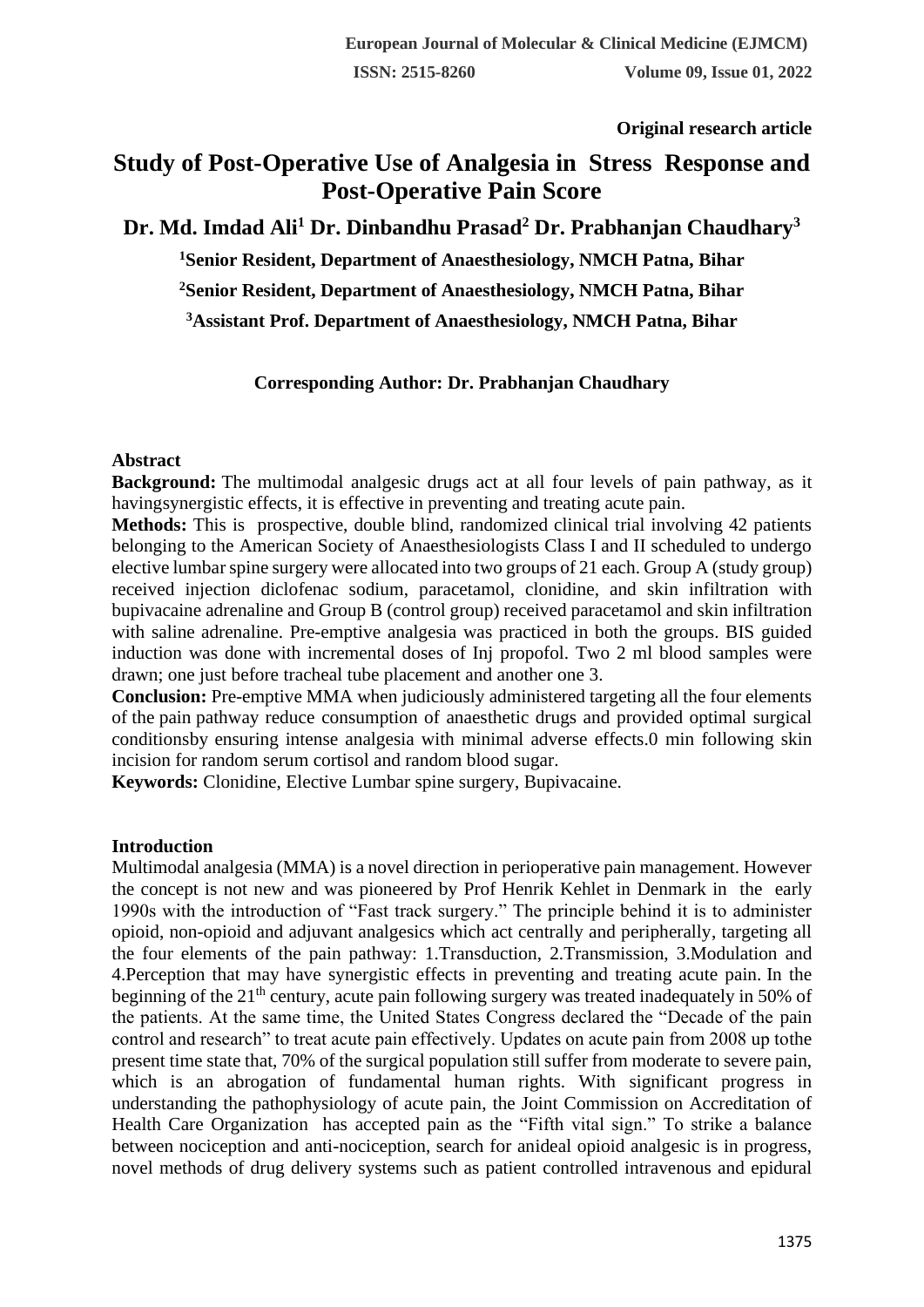analgesia have been developed, minimally invasive surgical techniques are in practice and there is a continuous search for new multivariate indices to assess nociception e.g. the surgical pleth index. With all the above measures, the "acute pain service" has shown improvements in providing postoperative analgesia, but aggressive pain control is still lacking. Physical tissue injury releases neurotransmitters, peptides, endocannabinoids, cytokines, and hormones which operate interdependently through various neural, endocrine, and immune processes results in acute pain and hence stress response under anaesthesia. Persistent exposure of spinal neurons to these noxious stimuli can lead to postoperative pain of greater intensity and duration than expected, because of the complexity of the pain pathway and associated stress response. Conventionally, postoperative pain is treated with intraoperative or postoperative analgesics. To achieve maximum clinical benefits, analgesics have to be initiated before the surgical stimulus, a concept known as pre-emptive analgesia. It is not just the relative timing of intervention, it is also an effective proactive approach to treat pain before it is initiated to obtain maximum clinical benefit of the analgesics administered.The American Society of Anaesthesiologist Task Force, developed perioperative acute pain management practice guidelines in 2004, to assist both the practitioner and the patient. They have recommended anaesthesiologist to administer MMA to patients for effective perioperative analgesia, unless contraindicated. An annual meeting report of the American Society of The conclusion drawn by this is thatMMA technique is still a topic of discussion awaiting recommendations in clinical practice to treat acute pain.From evidence based literature it is clear that, integrating current knowledge, available efficacious analgesics and adjuvants is the need of the hour to treat pain adequately rather than developing new drugs and techniques.

#### **Objectives**

To assess the difference in serum cortisol and random blood sugar between MMA regimeand the conventional analgesic regime in patients undergoing lumbar spine surgery. To estimate propofol requirement for induction in patients with MMA regime as compared to the conventional analgesic regime to achieve bispectral.

#### **Review of Literature**

The word 'Pain' is derived from old French and Anglo-Norman peine, "paine" and from Latin poena which means punishment. But according to Greek mythology, the word is derived from 'Poine,' a Goddess of revenge who was sent to punish mortal fools who had angered the gods. Rene Descartes' pain pathway illustrated "Particles of heat" activate a spot of skin attached by a fine thread to a valve in the brain (de) where this activity opens the valve, allowing the animal spirits to flow from a cavity into the muscles causing them to flinch from the stimulus, turning the head and eyes toward the affected body part, moving the hand to protect the body. He illustrated in his Traite de l'homme (Treatise of Man), a long fibre running from the foot to the cavity in the head which is pulled by the heat and releases a fluid that makes the muscles contract. However the current concept of nociceptive pain follows the ideas of the 1960's by R. Melzack and P. Wall. Sherrington called pain the physical adjunct of an imperative protective reflex. Pain pathway is not a "hardwired" system, it allows peripheral, central, intracellular and synaptic modifications and nociceptive input to be processed from the periphery to the brain. For scientific and clinical purposes, pain is defined by the International Association for the Studyof Pain (IASP) as "an unpleasant sensory and emotional experience, associated with actual or potential tissue damage or described in terms of such damage It is defined as "the normal, predicted, physiological response to an adverse chemical, thermal, or mechanical stimulus. It is considered as "good pain" because it serves as a protective mechanism. It is described as sharp pain, electric pain or pricking pain. Mainly it is felt in the skin, arising from unmyelinated dendrites of sensory neurons located around hair follicles as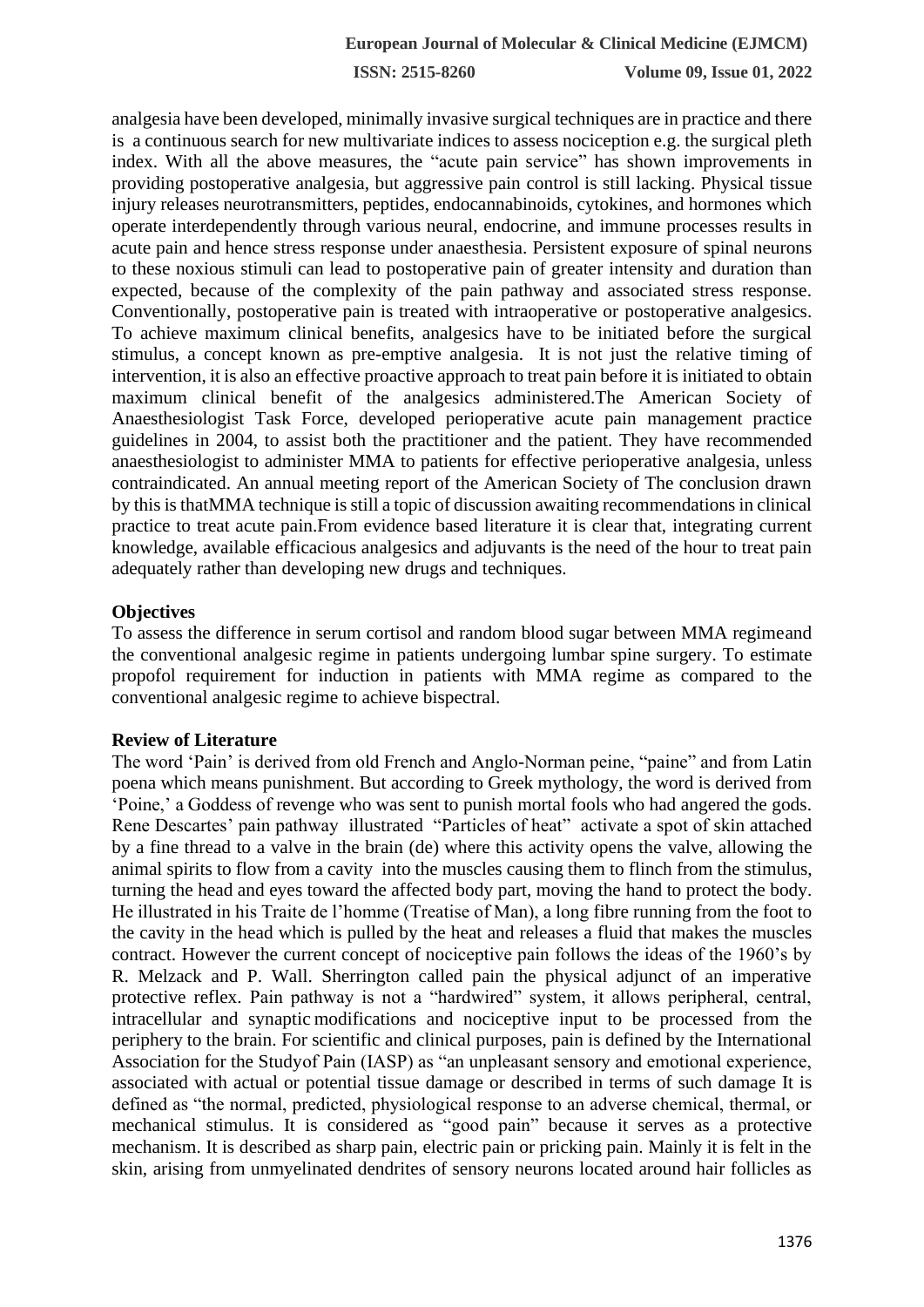wellas deep tissue carried by Aδ pain fibers, 2-5 μm in diameter at velocities between 6 and 30 meters/second. It is felt within about 0.1 second following a painful stimulus. Sharp 'fast' pain sensations are carried in the anterolateral or neospinothalmic tract. Frequent trauma or diseases affecting peripheral nerves results in the development of chronic, often intractable 'neuropathic' pain syndrome associated with spontaneous paraesthesias, dysaesthesia and frank pain pain evoked by movement and tenderness of the partly denervated body part. It is due to activity in the C pain fibers 0.4-1.2 μm in diameter, conducting at a velocity of 0.5 to 2 meters/second. It is also known as pathological pain and is usually associated with tissue destruction. It is a dull, intense, diffuse, poorly recognised and unpleasant feeling. **Transduction:** Conversion of the stimulus from one form to another. It is an event whereby noxious thermal, chemical or mechanical stimuli are converted into an action potential. **Transmission:** Passage of nerve impulse across synapses. It occurs when the action potential is conducted through the nervous system via, the first, second, and third-order neurons, which have cell bodies located in the dorsal root ganglion, dorsal horn and thalamus, respectively. In 1965 Melzack and Wall first published the gate control therapy. It is one of the earliest proposed pain modulation mechanisms. In the initial theory, they postulated that the large fibers are "closing the gate" to nociception transmission into the higher centres. In 1982, they modified the theory to include the facilitatory and inhibitory descending mechanism.The classes of transmitter compounds integral to pain transmission are released from damaged cells, inflammatory cells (macrophages, lymphocytes and mast cells) and injured afferent neurons include the excitatory amino acids: glutamate and aspartate, the excitatoryneuropeptides: substance P, neurokinin A and calcitonin gene related peptide (CGRP) and theinhibitory amino acids: glycine and GABA. These excitatory peptides alter the excitability of sensory and sympathetic nerve fibers, cause vasodilatation and extravasation of plasma proteins and act on inflammatory cells releasing chemical mediators. Surgery or trauma generates a catabolic state with increased secretion of catabolic hormones (adrenocortico trophic hormone), cortisol, ADH (antidiuretic hormone), catecholamines, angiotensin II, IL-1 (interleukin) IL-6 and TNF (tumour necrotizing factor)] and decreased secretion or action of anabolic hormones (insulin and testosterone). Nausea, vomiting and intestinal stasis; alteration in substrate metabolism; disturbance in water and electrolyte handling by the body; increased demands on the cardio vascular and respiratory systems also occur. Group of drugs having analgesic, antipyretic and anti-inflammatory properties are called non steroidal anti-inflammatory drugs (NSAIDs) are the most commonly used drugs in the world. Since steroids possess potent anti-inflammatory activity, to differentiate these from corticosteroids the term non-steroidal is prefixed. These are also called non-opioid or non- narcotic analgesics to differentiate them from opioids or narcotics (morphine like) which are potent analgesics. They are broadly classified into amino esters and amino amides based on the linking group. Bupivacaine belongs to the amino amide group. It is a tertiary amine attached to a substituted aromatic ring by an intermediate amide chain. The tertiary amine is a base (proton acceptor). It is a sensitive numerical rating scale having both written and verbal forms. Pictorial versions also exist. As such an assessment is clearly highly subjective, these scales are of most value when looking at change within individuals.VAS is the most commonly used scale for rating pain intensity in research.

#### **Material and methods**

This is prospective , double blind, randomized clinical trial involving 42 patients belonging to the American Society of Anaesthesiologists Class I and II scheduled to undergo elective lumbar spine surgery were allocated into two groups of 21 each. Group A (study group) received injection diclofenac sodium, paracetamol, clonidine, and skin infiltration with bupivacaine adrenaline and Group B (control group) received paracetamol and skin infiltration with saline adrenaline. Pre-emptive analgesia was practiced in both the groups. BIS guided induction was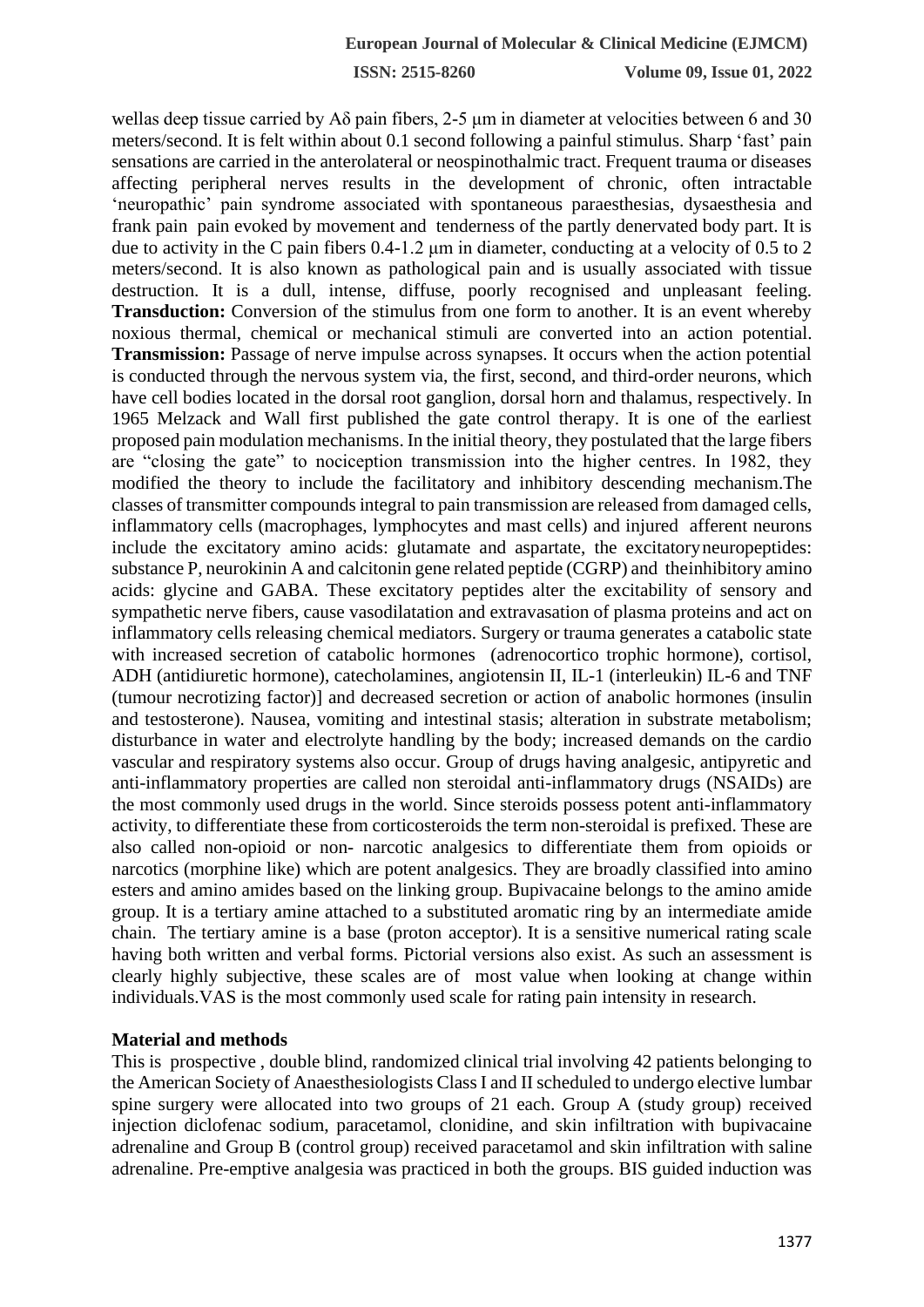done with incremental doses of Inj propofol. Two 2 ml blood samples were drawn; one just before tracheal tube placement and another one 3. The study was conducted at Nalanda medical college and Hospital Patna, Bihar. Study duration of two years.

#### **Inclusion Criteria**

Both sexes, BMI (Body Mass Index) 18 to 30, Age 20-65 yrs Patients undergoing lumbar spine surgery

#### **Exclusion criteria**

Pregnant women, Patients with bronchial asthma, Patients with history of drug allergy Primary outcome measures of the study were random serum cortisol, random blood sugar and propofol requirement for induction. A power analysis ( $\alpha$  = 0.05,  $\beta$  = 0.20) indicated that at least 21 patients were required in each group. For this calculation, we used data obtained from a pilot study and assumed difference of 4.3 µg/dl in serum cortisol level between MMA group and conventional regime group to be significant with 5% level of significance and 80% power..

**Clonidine**: 10 ml saline with or without clonidine 0.75 µg/kg was prepared and coded. It was given over 2 min, 10 min prior to induction.

**Local infiltration**: 20 ml of 0.25% bupivacaine in the MMA group and 20 ml of normal saline in the conventional regime group were prepared with sterile aseptic precautions in galley pots. Two drops of Adrenaline 1:1000 were added with a 22 G needle to both the preparation. Confirming the preanaesthetic evaluation documentation, in the induction room the following monitors were connected and monitored through the surgery ECG, NIBP,  $SPO<sub>2</sub>$ , EtCO<sub>2</sub> (end tidal carbon dioxide), BIS and TOF (train of four neuromuscular monitoring. Two intravenous lines were secured, one for fluid and another one to draw blood samples. Oxygenwas supplemented through simple  $O_2$  mask. Once IV line was secured, midazolam 0.03 mg/kg, ondansetron 4 mg and glycopyrrolate 0.2 mg were administered intravenously to all the patients. For statistical analysis, the random serum cortisol, random blood sugar, propofol requirement forinduction, postoperative sedation score and VAS score (visual analogue scale) were assessed. Sedation was assessed by 5-point Ramsay sedation score. Pain was assessed using the pictorial versions of VAS graded from  $0$  (no pain) – 10 (worst imaginable pain).

#### **Results**

That there was no statistical difference in age, height, weight and BMI ofthe patients between the control and the study group.

Gender distribution

| Table 1: |               |             |  |  |  |
|----------|---------------|-------------|--|--|--|
| Gender   | Control group | Study group |  |  |  |
| Male     | 17(81%)       | 17(81%)     |  |  |  |
| Female   | 4(19)         | 4(19.0)     |  |  |  |
| Total    | 21(100%)      | 21(100%)    |  |  |  |

As per the observations, the rise in serum cortisol from  $T_1$  to  $T_2$  was statistically significant in both, the control and the study groups ( $p^1$  =0.001 and  $p^1$  =0.009 respectively). Comparing therise between the two groups was not statistically significant ( $p^3 = 0.887$ ).

Comparison of propofol requirement for induction in control group and study group.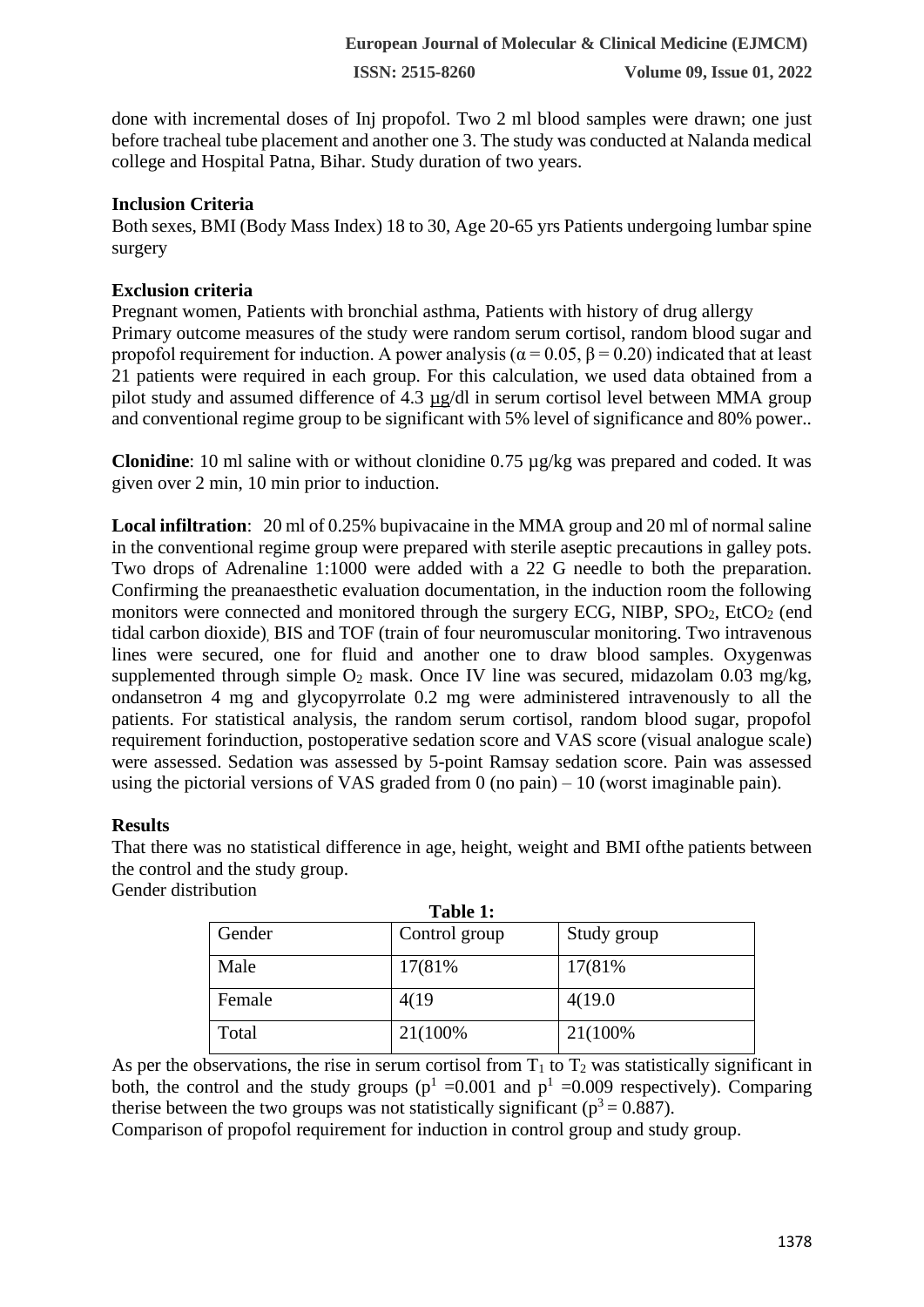| Table 2:                             |                 |                 |          |  |  |  |
|--------------------------------------|-----------------|-----------------|----------|--|--|--|
| propofol                             | Control group   | Study group     | p- value |  |  |  |
| Total induction $dose(mg)mean + _SD$ | $46.19 + 10.71$ | $28.57 + 10.62$ | < 0.001  |  |  |  |
| Dose region $mg/kg$                  | $ 0.71 + 0.19 $ | $0.44 + 0.18$   | < 0.0012 |  |  |  |

Statistically significant at  $p<0.05$  and 95% confidence level;

Comparison of induction dose requirement of propofol between control and study group byindependent sample t – test.

Comparison of propofol (mg/kg) requirement between control and study group by independent sample  $t - test$ .

Total dose requirement of propofol for induction (BIS 50-55) was  $28.57 \pm 10.62$  mg in the study group where as it was  $46.19 \pm 10.71$  mg in the control group which was significantly higher ( $p<sup>1</sup><0.001$ ). Similarly there was a significant difference in propofol requirement per kg body weight for induction between the control and study groups ( $p^2 < 0.001$ ).

5-point sedation Ramsays score: 1-wide awake; 2-drowsy or dozing intermittently; 3-mostly sleeping but easily awakened; 4-asleep difficulty responding to verbal commands; 5-awakened only by shaking. Statistically significant at p<0.05 and 95% confidence level; Chi-square test for comparison of sedation score.

Comparison of VAS between control group and study group.

| 1 apie 5:  |        |               |             |          |  |  |
|------------|--------|---------------|-------------|----------|--|--|
| <b>VAS</b> | rating | Control group | Study group | p- value |  |  |
| of30min    |        |               |             |          |  |  |
| 0.5        |        |               |             |          |  |  |
| $5 - 44$   |        | $2(9.5\%)$    | $21(100\%)$ |          |  |  |
| 45-74      |        | 18(85.7%)     |             | < 0.001  |  |  |
| 70-100     |        | $1(4-8%)$     |             |          |  |  |

**Table 3:** 

Statistically significant at  $p<0.05$  and 95% confidence level; Chi-square test for comparison of VAS score.Rating: 0-0.5 - No pain, 0.5 - 4.4 - mild pain, 4.5 - 7.4 - moderate pain, and 7-10 severe pain.

### **Discussion**

Management of acute pain due to surgical trauma gained importance in the early 1930s followingthe detailed description of metabolic responses (stress response) to accidental injury. Stress response to surgery and anaesthesia is an established fact. To improve the quality of acute pain management, various methods like pre-emptive, preventive and multimodal analgesia have been describd. Pre-emptive analgesia is achieved by simple changes in the timing of drug administration to have profound effects on relief of postoperative pain. It prevents the establishment of central sensitization caused by incisional and inflammatory injuries. Traditionally, opioid analgesics are considered the standard approach to treat acute postoperative pain, however dose related undesirable adverse effects have given importance to the practice of multimodal intervention. The present study design was unique with the use of preventive multimodal analgesia regime to subdue stress response in patients undergoing spine surgery and

to assess postoperative pain score, adopting the fundamental principles as described in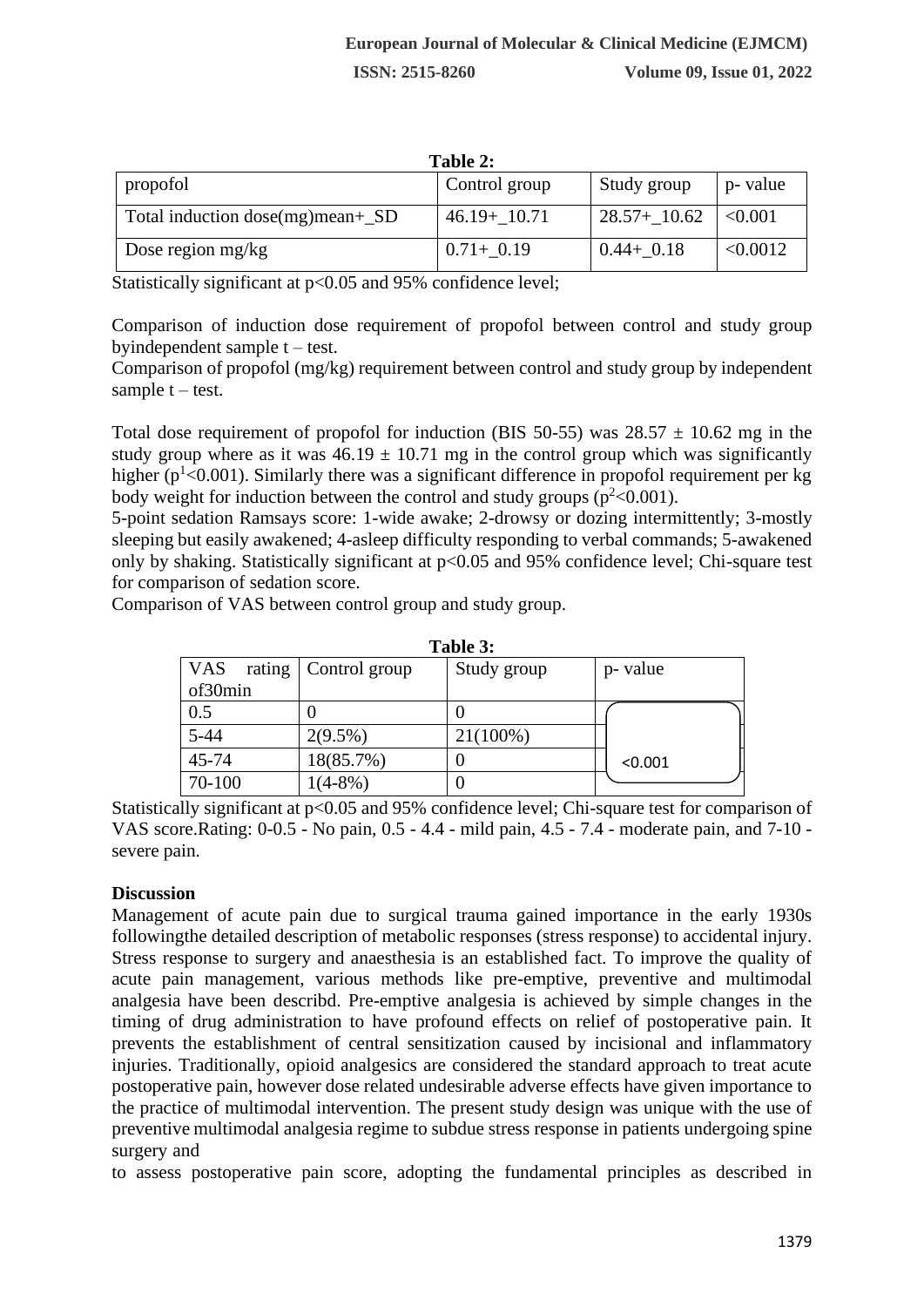evidence-based literature.

Acute postoperative pain is recognized to have an early inflammatory component and a later neuropathic component. To treat them, single drug therapies (opioids and NSAIDs) have limitations due to increasing incidence of side-effects with increasing doses. This has lead to the conception of the multimodal approach. It has become the standard of care to treat acute pain and opioids are taking the role of "rescue analgesic". It should target all four elements of pain processing (1 Transduction 2 Transmission 3 Modulation and 4 Perception) with drugs having different mechanisms of action, a concept clearly explained by Macres et al. Anaesthesiologists Task Force" on acute pain management, "Agency for Health Care Policy and Research," and "Joint Commission on Accreditation of Health Organization have recommended MMA as a choice to treat postoperative pain, after which it has gained popularity. Literature reviews on multimodal analgesia, including the one published in 2013 state that it is a technique for pain management wherein two or more drugs are administered. Majority of the studies in the literature who have coined the term multimodal analgesia have used only two analgesics, very few studies have administered three analgesics.In the present study, four non-opioid analgesics with opioid were used, all with different mechanisms of action, targeting all four elements of the pain pathway as follows: 1.Diclofenac sodium (transduction), 2. Bupivacaine (transduction, transmission, modulation), 3.Clonidine (modulation, perception), 4.Paracetamol (perception) and 5.Fentanyl (modulation,perception). Prior to the administration of MMA drugs, an anxiolytic dose of midazolam 0.03 mg/kg was administered i.v. to achieve stress-free hemodynamic status. Five minutes later, MMA drugs were administered in an order as per their onset of action, providing adequate time for their clinical effects. A few studies have made mention Efficacy of MMA was assessed by endocrine and metabolic responses to surgery and propofol requirement for induction to achieve a target BIS of 50-55. In the present study, random serum cortisol and RBS were assessed as biochemical markers to stress response (intubation, change of position and skin incision). One of the study objectives was to assess the difference in propofol consumption for induction between the two groups, using BIS monitoring. To assess the hypnotic component of pre- emptive MMA, we induced our patients with small titrated dose of propofol 0.3-0.35 mg/kg and 10 mg incremental doses at one minute interval to attain BIS of 50-55 and was maintained for 30 seconds. Later, anaesthetic gases were switched on and propofol consumption was documented. The total dose requirement of propofol for induction in the control group was  $46.19\pm10.62$  mg where as in the study group it was  $28.57\pm10.62$  mg guided by BIS monitoring (50-55) which wasstatistically significant (P<0.001). When calculated according to body weight, it was  $0.7\pm0.19$  mg/kg in the control group where as in the MMA group it was 0.44±0.18 mg/kg. In Gurses et.al study, without premedication total dose of propofol requirement for induction was  $84.3 \pm 11.4$  mg, whereas in Agrawal et.al study it was 109.43±20.14 mg for BIS of around 50, where as in the present study with MMA it was  $28.57\pm10.62$  mg. In a study by Parikh and Mehta, they found that the dose of propofol for induction was 1.6±0.28 mg/kg for BIS of 45-60 with diclofenac and midazolam premedication, Post extubation at 5 min, Ramsay sedation score was 3 (asleep) in 61.9% of the patients in the control group, whereas in the study group it was 33.3%. Following are the studies in agreement with the present study findings. Bashandy and Elkholy also found high median sedation score in the GA group. In their study, intraoperative fentanyl supplementation was high in the GA group but was not statistically significant. In the study by Kumar et al sedation score was found to be less in clonidine group compared to gabapentin group. This shows that sedation with clonidine iscomparatively less. It is one of the reason why clonidine was the drug of choice in MMA regime in the present study.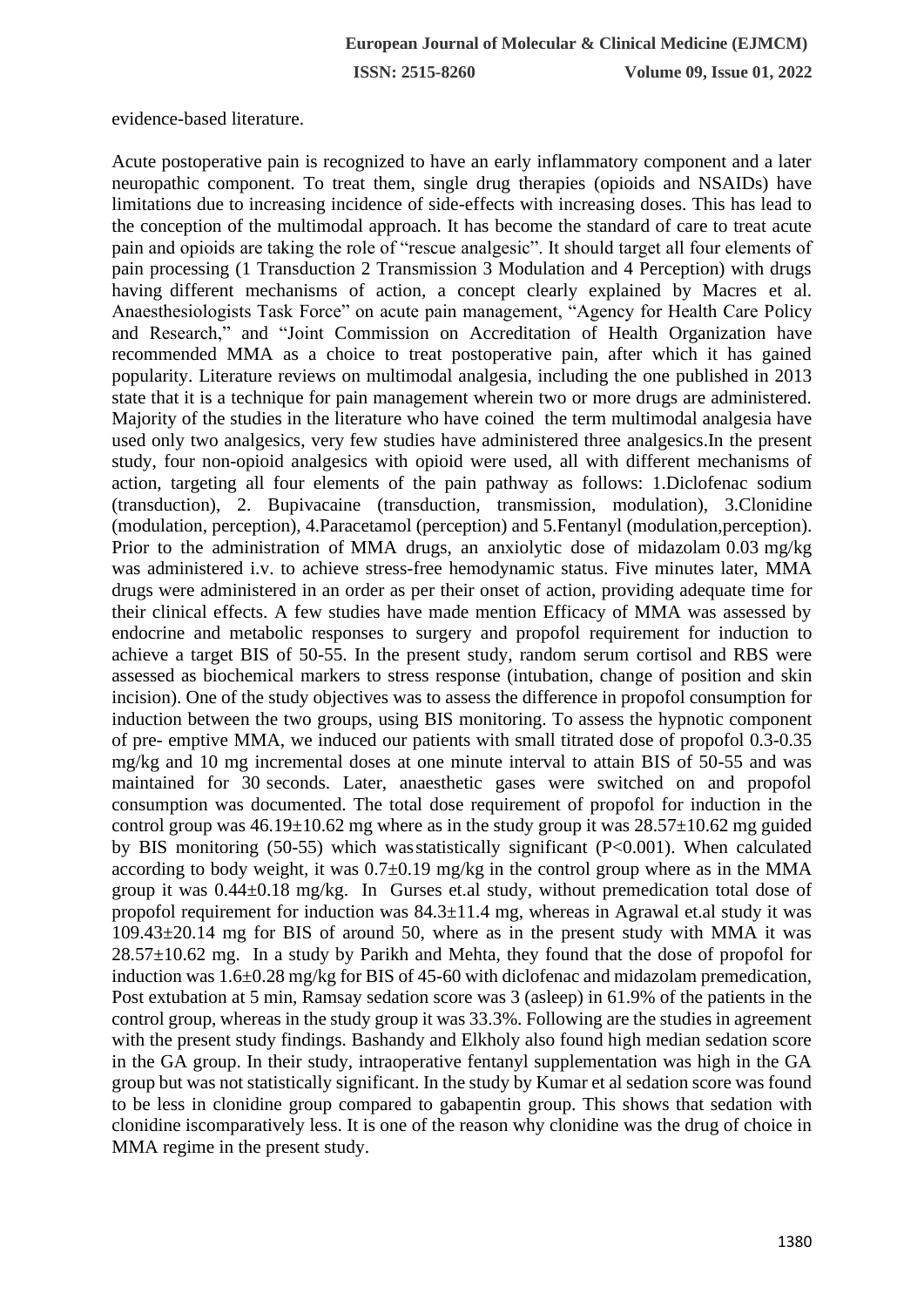#### **Conclusion**

The rise in cortisol was not significantly different between the groups. This shows that as a response to tissue injury, inflammatory mediators are released irrespective of analgesics administered, but with pre-emptive analgesia as nociceptors are primed with analgesics, response to painful stimuli depends on the intensity of analgesia.The propofol requirement per kg body weight was significantly lower in the MMA group.

### **References**

1. Bhuvanendran A. Multimodal analgesia for perioperative pain management. International Anaesthesia research society 2011; review course lectures:58-62.

2. Young A, Bhuvanendran A. Recent advances in multimodal analgesia.

Anaesthesiology Clin 2012; 30: 91-100.

- 3. Kehlet H, Dahl JB. The volume of 'multimodal' or 'balanced analgesia' in postoperative pain treatment. AnesthAnalg 1993; 77: 1048-56.
- 4. White PF, Kehlet H, Neal JM, Schricker T, Carr DB, Carli F, et al. The Role of Anaesthesiologists in Fast-Track Surgery: From multimodal Analgesia to perioperative Medical care. AnesthAnalg 2007; 104:1380-96.
- 5. White PF. Multimodal analgesia: Its role in preventing postoperative pain. Current opinion in investigational drugs 2008;9:76-82.
- 6. Elvir- Lazo OL, White PF.The role of multimodal analgesia in pain management after ambulatory surgery. CurrOpinAnesthesiol 2010; 23:697-703.
- 7. Macres SM, Moore PG, Fishman SM. Acute pain management. In: Barash PG,Cullen BF, Stoelting RK, Cahalan MK, Stock MC, editors. Clinical anaesthesia. 6th ed. Philadelphia: Lippincott Williams and Wilkins; 2009. pp. 1473-504.
- 8. Gottschalk A, Smith DS. New concepts in Acute Pain Therapy: Preemptive analgesia. AmFam Physician 2001; 63: 1979-84.
- 9. Backstrom R, Rawal N. Acute pain service what it is, why it is, and what is next? European Journal of pain 2008; supplements 2: 40-43.
- 10. Khatib SK, Kulkarni SS, Razvi SS. Acute pain services in India: A long and challenging Journey ahead. India Journal of Pain 2016; 30: 83-9.
- 11. Baker DW. Joint Commission Statement on Pain Management. April 18, 2016.Rao M. Acute postoperative pain. Indian Journal Anaesthesia 2006;50:340-344.
- 12. Rantanen M, Yli-Hankala A, Gils MV, Ypparila-Wolters H, Takala P, Huiku M, et. Al. Novel multiparameter approach for measurement of nociception at skin incisionduring general anaesthesia. British Journal of Anaesthesia 200; 96: 367-76.
- 13. Chan SKC, Chui PT, Lee A, Lai PBS, Li TY, Gin T. Surgeons' attitudes and perception of an acute pain service. Hong Kong Med J 2008; 14: 342-49.
- 14. Glowacki D. Effective pain management and improvements in patients' outcomesand satisfaction. Critical Care Nurse 2016; l35: 33-42.
- 15. Chapman CR, Tuckett RP, Song CW. Pain and Stress in a Systems Perspective: Reciprocal Neural, Endocrine and Immune Interactions. J Pain 2008; 9: 122-45.
- 16. Furuya K, Shimizu R, Hirabayashi Y, Ishii R, Fukuda H. Stress hormone response to major intra-abdominal surgery during and immediately after sevoflurane-nitrousoxide anaesthesia in elderly patients. Canadian Journal of anaesthesia 1993; 40: 435-9.
- 17. Kehlet. Multimodal approach to control postoperative pathophysiology and rehabilitation. Br J. Anaesth 1997; 78: 606-17.
- 18. Doyle E and Bowler GMR. Pre-emptive effect of multimodal analgesia in thoracic surgery. British Journal of Anaesthesia 1998; 80: 147-51.
- 19. Desborough JP. The stress response to trauma and surgery. Br. J Anaesth 2000; 85:109-17.